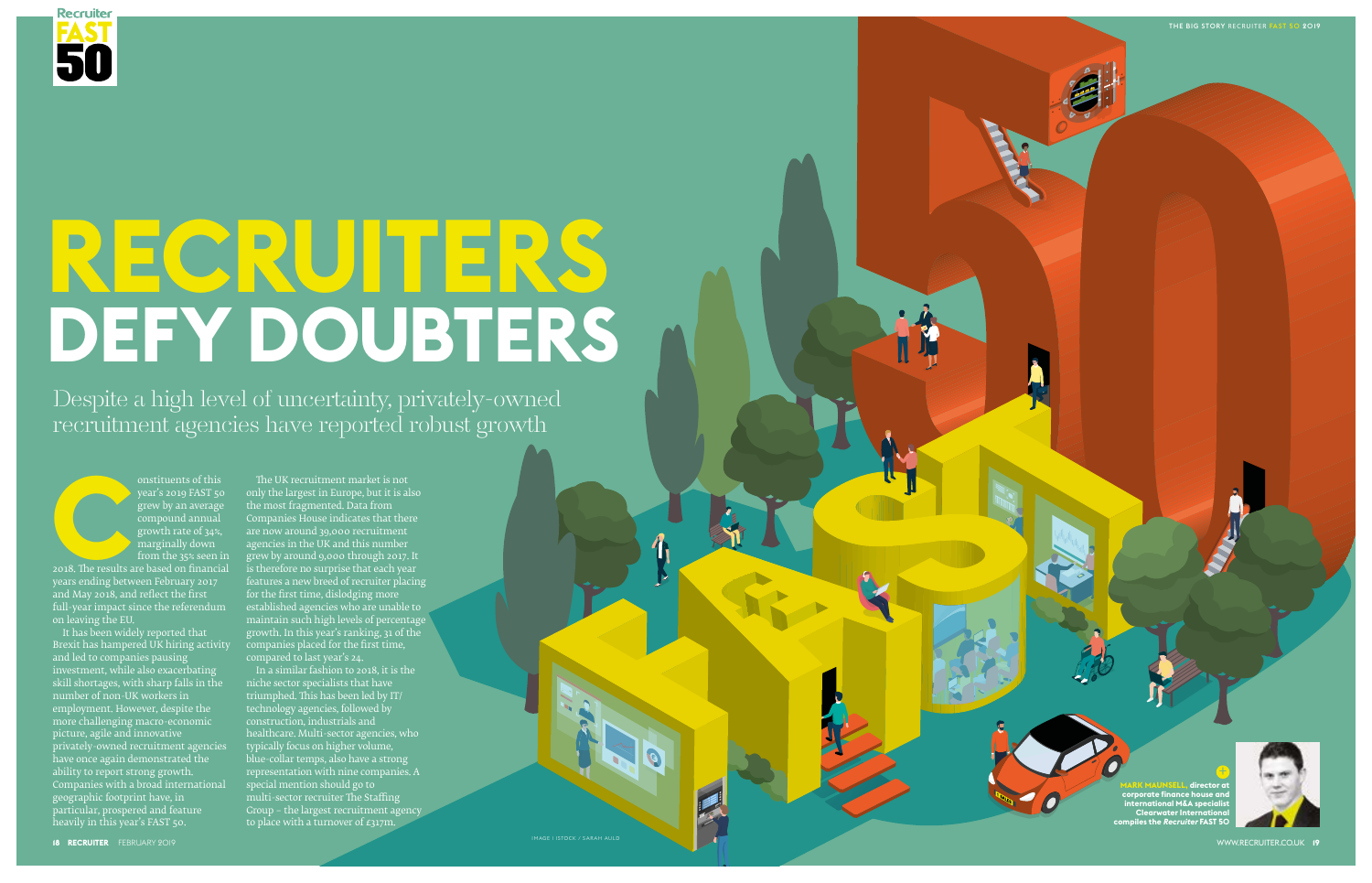**20 RECRUITER** FEBRUARY 2019 WWW.RECRUITER.CO.UK **21**

| <b>Website</b>                      | <b>Headquarters</b>  | <b>Financial</b><br>year-end |
|-------------------------------------|----------------------|------------------------------|
| www.russell-taylor.co.uk            | Bromborough          | Dec I7                       |
| www.winnerrecruitment.co.uk         | <b>Birmingham</b>    | Mar <sub>17</sub>            |
| www.green-park.co.uk                | London               | Jan 18                       |
| www.marlingreen.com                 | London               | May 18                       |
| www.ersq.co.uk                      | <b>Bromley</b>       | Sep 17                       |
| www.allied.uk.com                   | London               | Feb <sub>17</sub>            |
| www.lafosse.com                     | <b>London</b>        | Dec I7                       |
| www.logicalps.com                   | Leeds                | Nov 17                       |
| www.wearelhi.com                    | London               | Dec I7                       |
| www.mparecruitment.co.uk            | Derry/Londonderry    | Feb 18                       |
| www.frankgroup.com                  | Newcastle            | Nov 17                       |
| www.campionwillcocks.co.uk          | Amersham             | Oct 17                       |
| www.ethero.co.uk                    | Telford              | Apr 18                       |
| www.x4group.co.uk                   | London               | Sep 17                       |
| www.3dpersonnel.com                 | Southampton          | Dec I7                       |
| www.bie-executive.com               | London               | Mar 18                       |
| www.peoplesolutions.co.uk           | Walsall              | Dec I7                       |
| www.welovesalt.com                  | London               | Dec I7                       |
| www.pro-force.co.uk                 | Canterbury           | Mar 17                       |
| www.venquis.com                     | London               | Dec I7                       |
| www.prosperoteaching.com            | London               | Jun 17                       |
| www.noweducation.co.uk              | <b>Birmingham</b>    | Mar 18                       |
| www.amoriabond.com                  | Manchester           | Nov 17                       |
| www.questemployment.co.uk           | Northampton          | Dec I7                       |
| www.venturi-group.com               | London               | Mar 18                       |
| www.coguk.com                       | <b>Birmingham</b>    | Feb <sub>18</sub>            |
| www.ppronline.co.uk                 | Uxbridge             | Dec I7                       |
| www.thestaffinggroup.co.uk          | <b>Walsall</b>       | Nov 17                       |
| www.driverrequire.co.uk             | Stevenage            | Dec I7                       |
| www.i-pharmconsulting.com           | London               | Dec I7                       |
| www.falcongreen.co.uk               | London               | Mar <sub>18</sub>            |
| www.thecurvegroup.co.uk             | Hinton-in-the-Hedges | Oct I7                       |
| www.csspeople.co.uk                 | <b>Braintree</b>     | Mar 17                       |
| www.newcrosshealthcare.com          | <b>Totnes</b>        | Apr-17                       |
| www.majorplayers.co.uk              | London               | Dec I7                       |
| www.daywebster.com                  | Loughton             | Mar <sub>17</sub>            |
| www.tempestresourcing.co.uk         | London               | Dec I7                       |
| www.bmsgroupltd.co.uk               | <b>Billingham</b>    | May 18                       |
| www.fprgroup.com                    | <b>Brighton</b>      | May 17                       |
| www.cobaltrecruitment.com           | London               | Dec I7                       |
| www.energi.uk.com                   | Farnborough          | Mar <sub>18</sub>            |
| www.centralemployment.co.uk         | <b>Newcastle</b>     | Sep 17                       |
| www.firstcallcontractservices.co.uk | Romford              | Dec I7                       |
| www.etonbridgepartners.com          | Windsor              | Dec I7                       |
| www.siamogroup.com                  | Birmingham           | Dec <sub>17</sub>            |
| www.staffselectltd.co.uk            | Willenhall           | Jul 17                       |
| www.stottandmay.com                 | London               | Dec 17                       |
| www.whitehallresources.co.uk        | Colchester           | May 18                       |
| www.directmedics.com                | <b>Belfast</b>       | Jan 18                       |
| www.parallelconsulting.com          | London               | Dec I7                       |

| Rank                      | 2018<br>ranking | Company                              | <b>Sectors</b>                                  | Revenue (£000s) | <b>Compound annual</b><br>growth rate (%) | <b>Key shareholders</b>                                             | <b>Website</b>                      | <b>Headquarters</b>  | Financial<br>year-end |
|---------------------------|-----------------|--------------------------------------|-------------------------------------------------|-----------------|-------------------------------------------|---------------------------------------------------------------------|-------------------------------------|----------------------|-----------------------|
|                           |                 | <b>Russell Taylor Holdings</b>       | Construction, engineering, industrial           | 91,376          | 146.5                                     | <b>Ben Russell</b>                                                  | www.russell-taylor.co.uk            | Bromborough          | Dec I7                |
|                           |                 | <b>Winner Recruitment</b>            | Logistics, industrial, healthcare               | 16,558          | <b>57.0</b>                               | Vishal Jain, Leander Jain                                           | www.winnerrecruitment.co.uk         | Birmingham           | Mar <sub>17</sub>     |
|                           |                 | <b>Green Park</b>                    | <b>Executive Search</b>                         | 63,285          | 56.3                                      | Raj Tulsiani, Steve Baggi                                           | www.green-park.co.uk                | London               | Jan 18                |
| $\overline{4}$            | △ 8             | <b>Marlin Green</b>                  | IT/technology                                   | 22,775          | 55.3                                      | <b>Annette Fox, Elisabeth Dixon</b>                                 | www.marlingreen.com                 | London               | May 18                |
| 5                         | $\triangle$ 17  | <b>ERSG</b>                          | Energy                                          | 61,075          | 54.2                                      | Peter Flaherty, Jim Ryan, Lucien Sillivan                           | www.ersg.co.uk                      | <b>Bromley</b>       | Sep I7                |
|                           |                 | <b>Allied Site Services</b>          | Construction                                    | 12,212          | 53.9                                      | <b>Raymond Dean</b>                                                 | www.allied.uk.com                   | London               | Feb I7                |
| $7\quad\triangle$ 15      |                 | La Fosse Associates                  | IT/technology                                   | 85,183          | 44.I                                      | Simon La Fosse, Linda La Fosse                                      | www.lafosse.com                     | London               | Dec I7                |
| 8                         | △ 49            | <b>Logical Personnel Solutions</b>   | <b>Industrial</b>                               | 45,681          | 42.5                                      | Stephen Durant, Ben Lerner                                          | www.logicalps.com                   | Leeds                | Nov 17                |
|                           |                 | <b>LHI GROUP</b>                     | Technology, life sciences, energy, construction | 35,720          | 41.7                                      | <b>Thomas Glanfield</b>                                             | www.wearelhi.com                    | London               | Dec I7                |
| IO                        |                 | <b>MPA Recruitment Ltd</b>           | Multi-sector                                    | 15,318          | 40.7                                      | Patrick Anderson, Mary Pat Okane, Paul McQue                        | www.mparecruitment.co.uk            | Derry/Londonderry    | Feb 18                |
| $\mathbf{H}$              | $\triangle$ 12  | <b>Frank Recruitment Group</b>       | IT/technology                                   | <b>180,350</b>  | 37.8                                      | TPG Capital, Nigel O'Donoghue, Sean Wadsworth                       | www.frankgroup.com                  | Newcastle            | Nov 17                |
| 2                         |                 | <b>Campion Willcocks</b>             | Finance, public sector                          | 48,438          | 36.5                                      | <b>David Campion</b>                                                | www.campionwillcocks.co.uk          | Amersham             | Oct I7                |
| $13 \quad \nabla \quad 6$ |                 | Ethero                               | Multi-sector                                    | <b>14,001</b>   | 35.2                                      | <b>Gareth Hughes</b>                                                | www.ethero.co.uk                    | Telford              | Apr I&                |
| $\sqrt{14}$ $\sqrt{7}$ 7  |                 | X4 Group                             | IT, Engineering, Pharma                         | 25,979          | <b>35.0</b>                               | Glenn Norris, Mike Norris, Peter Rabey                              | www.x4group.co.uk                   | London               | Sep 17                |
| 15                        |                 | <b>3D Personnel</b>                  | Construction                                    | 38,913          | 33.1                                      | Damian Doherty, Michael Byrne                                       | www.3dpersonnel.com                 | Southampton          | Dec I7                |
| 16                        |                 | <b>BIE Executive</b>                 | Multi-sector                                    | 33,716          | 32.6%                                     | Ben Hawkins, Gordon Whyte, Simon Moore, Emma Moreton, Robert Walker | www.bie-executive.com               | London               | Mar 18                |
| 17                        |                 | <b>People Solutions Group</b>        | Industrial, commercial                          | 81,745          | 3I.4                                      | <b>Matthew Reddy</b>                                                | www.peoplesolutions.co.uk           | Walsall              | Dec I7                |
| 18                        | $\triangle$ 37  | <b>Salt Digital Recruitment</b>      | IT /technology, marketing                       | <b>39,006</b>   | 3I.0                                      | Marco Schiavo, Paul Gardiner                                        | www.welovesalt.com                  | London               | Dec I7                |
| $19 \triangle 34$         |                 | <b>Pro-Force Recruitment</b>         | Industrial                                      | 28,196          | <b>30.1</b>                               | Matt Jarrett                                                        | www.pro-force.co.uk                 | Canterbury           | Mar I7                |
| $20 \nabla 10$            |                 | Venquis                              | IT/technology                                   | <b>23,620</b>   | 29.8                                      | Barnaby Parker, Nicola Parker, Stephen Garner                       | www.venquis.com                     | London               | Dec I7                |
| $21 \quad \nabla \quad 5$ |                 | Prospero Teaching                    | Education                                       | 28,385          | 29.8                                      | <b>Robert Grays, Lesley Grays</b>                                   | www.prosperoteaching.com            | London               | Jun 17                |
| 22                        |                 | <b>Now Education</b>                 | <b>Education</b>                                | $II,$ O6I       | 29.5                                      | <b>Gary Redman</b>                                                  | www.noweducation.co.uk              | Birmingham           | Mar 18                |
| 23                        |                 | Amoria Bond                          | IT/technology                                   | 51,223          | 29.1                                      | Daniel Daw, Gareth Lloyd, Nick Barrow                               | www.amoriabond.com                  | Manchester           | Nov 17                |
| 24                        |                 | <b>Quest Employment</b>              | Industrial, commercial, technical               | 38,463          | 29.1                                      | <b>David Parker, Mark Russell</b>                                   | www.questemployment.co.uk           | Northampton          | Dec I7                |
| 25                        | $\nabla$ 13     | Venturi Group                        | IT/technology                                   | 19,428          | 27.8                                      | <b>Brad Lamb</b>                                                    | www.venturi-group.com               | London               | Mar 18                |
| 26                        |                 | <b>Capital Outsourcing Group</b>     | Multi-sector                                    | <b>18,025</b>   | 27.8                                      | <b>Richard Sobol</b>                                                | www.coguk.com                       | Birmingham           | Feb 18                |
| 27                        |                 | <b>Premier People Recruitment</b>    | Technical                                       | 26,828          | 27.4                                      | Aleksei Kern, Chris Roberts, Sergei Ermack                          | www.ppronline.co.uk                 | Uxbridge             | Dec I7                |
| 28                        |                 | <b>The Staffing Group</b>            | Multi-sector                                    | 317,312         | 27.1                                      | <b>Stephen Price, Carole Price</b>                                  | www.thestaffinggroup.co.uk          | Walsall              | Nov 17                |
| 29                        |                 | <b>Driver Require</b>                | Logistics                                       | IO, II7         | <b>27.0</b>                               | Kieran Smith                                                        | www.driverrequire.co.uk             | Stevenage            | Dec I7                |
| 30                        |                 | i-Pharm Consulting                   | Life sciences                                   | 9,597           | 26.5                                      | Stephen McAnaney, Issam Altarafi, Steven Went                       | www.i-pharmconsulting.com           | London               | Dec I7                |
| 31                        | $\nabla$ 16     | <b>Falcon Green</b>                  | Construction                                    | 30,278          | 26.2                                      | Jack O'Connell, Joseph Sweeney, Kieran Nestor                       | www.falcongreen.co.uk               | London               | Mar I&                |
| 32                        |                 | <b>The Curve Group</b>               | <b>RPO</b>                                      | 16,443          | 25.7                                      | Della Wolde, Jeanette Ramsden, Lyndsey Simpson                      | www.thecurvegroup.co.uk             | Hinton-in-the-Hedges | Oct I7                |
| 33                        |                 | <b>CCS Recruitment</b>               | Multi-sector                                    | 28,461          | 25.3                                      | <b>William Gleeson</b>                                              | www.csspeople.co.uk                 | <b>Braintree</b>     | Mar I7                |
| 34                        |                 | <b>Newcross Healthcare Solutions</b> | Healthcare                                      | <b>IO5,738</b>  | 25.1                                      | Stephen Pattrick, Michelle Gorringe                                 | www.newcrosshealthcare.com          | Totnes               | Apr-17                |
| 35                        |                 | <b>Major Players</b>                 | IT/technology, marketing                        | 19,816          | <b>25.0</b>                               | <b>Jack Gratton</b>                                                 | www.majorplayers.co.uk              | London               | Dec I7                |
| 36                        | $\nabla$ 1      | Day Webster Group                    | <b>Healthcare</b>                               | 99,443          | 24.9                                      | Hugh Woods Ballard, Daniel Wise                                     | www.daywebster.com                  | Loughton             | Mar <sub>17</sub>     |
| 37                        |                 | <b>Tempest Resourcing</b>            | Healthcare, education                           | 34,475          | 24.7                                      | Paul Bromwich, Peter Archard                                        | www.tempestresourcing.co.uk         | London               | Dec I7                |
| 38                        |                 | <b>BMSL Group</b>                    | Construction, engineering                       | 93,143          | 24.5                                      | <b>Bernard Goodchild</b>                                            | www.bmsgroupltd.co.uk               | <b>Billingham</b>    | May 18                |
| 39                        | $\nabla$ 29     | FPR Group                            | Multi-sector                                    | 16,382          | 24.2                                      | Mark Foster, Paul Simpson                                           | www.fprgroup.com                    | <b>Brighton</b>      | May 17                |
| 40                        |                 | <b>Cobalt Recruitment</b>            | Construction, engineering, property, finance    | 24,795          | 24.1                                      | <b>Tim Rowe, Adam Walker</b>                                        | www.cobaltrecruitment.com           | London               | Dec I7                |
| 41                        |                 | Energi People                        | Technical                                       | 8,346           | 23.7                                      | Alex Christie, Nick Rothery                                         | www.energi.uk.com                   | Farnborough          | Mar 18                |
| 42                        |                 | <b>Central Employment</b>            | Multi-sector                                    | 13,877          | 23.6                                      | <b>Paul Ponton, Mark Trett</b>                                      | www.centralemployment.co.uk         | Newcastle            | Sep 17                |
| 43 ∇ 33                   |                 | <b>First Call Contract Services</b>  | Industrial                                      | 71,174          | 23.1                                      | David Mankelow, Kevin Gray                                          | www.firstcallcontractservices.co.uk | Romford              | Dec I7                |
| 44 ∇ 27                   |                 | <b>Eton Bridge Partners</b>          | <b>Executive Search</b>                         | 38,294          | <b>23.0</b>                               | <b>Ashton Ward</b>                                                  | www.etonbridgepartners.com          | Windsor              | Dec I7                |
| 45                        |                 | Siamo Group                          | Industrial                                      | 88,363          | <b>22.0</b>                               | Key Capital Partners*, Anthony Bucciero                             | www.siamogroup.com                  | Birmingham           | Dec I7                |
| 46                        |                 | <b>Staff Select</b>                  | <b>Multi-sector</b>                             | 12,902          | 21.9                                      | <b>Stephen Bucknall</b>                                             | www.staffselectltd.co.uk            | Willenhall           | Jul 17                |
| 47                        |                 | Stott and May                        | Technology, finance                             | 48, IO9         | 21.7                                      | Stephen Stott, Laurence Rosen                                       | www.stottandmay.com                 | London               | Dec I7                |
| 48 △ 50                   |                 | <b>Whitehall Resources</b>           | IT/technology                                   | 55,299          | 21.4                                      | <b>Tremayne Hall</b>                                                | www.whitehallresources.co.uk        | Colchester           | May 18                |
| 49 $\nabla$ 31            |                 | <b>Direct Medics</b>                 | Healthcare                                      | 40,975          | 21.2                                      | Paul Mulvenna, Anne-Marie Flannery                                  | www.directmedics.com                | <b>Belfast</b>       | Jan 18                |
| 50 <sub>o</sub>           |                 | <b>Parallel Consulting</b>           | IT/technology                                   | 32,027          | 91.0                                      | Issam Altarafi, Steven Went                                         | www.parallelconsulting.com          | London               | Dec I7                |
|                           |                 |                                      |                                                 |                 |                                           |                                                                     |                                     |                      |                       |

### Privately-owned recruitment agencies have once again reported strong growth in Recruiter's FAST 50 2019

*\* KCP sold its interest in Siamo to the management team on 3 January 2019*